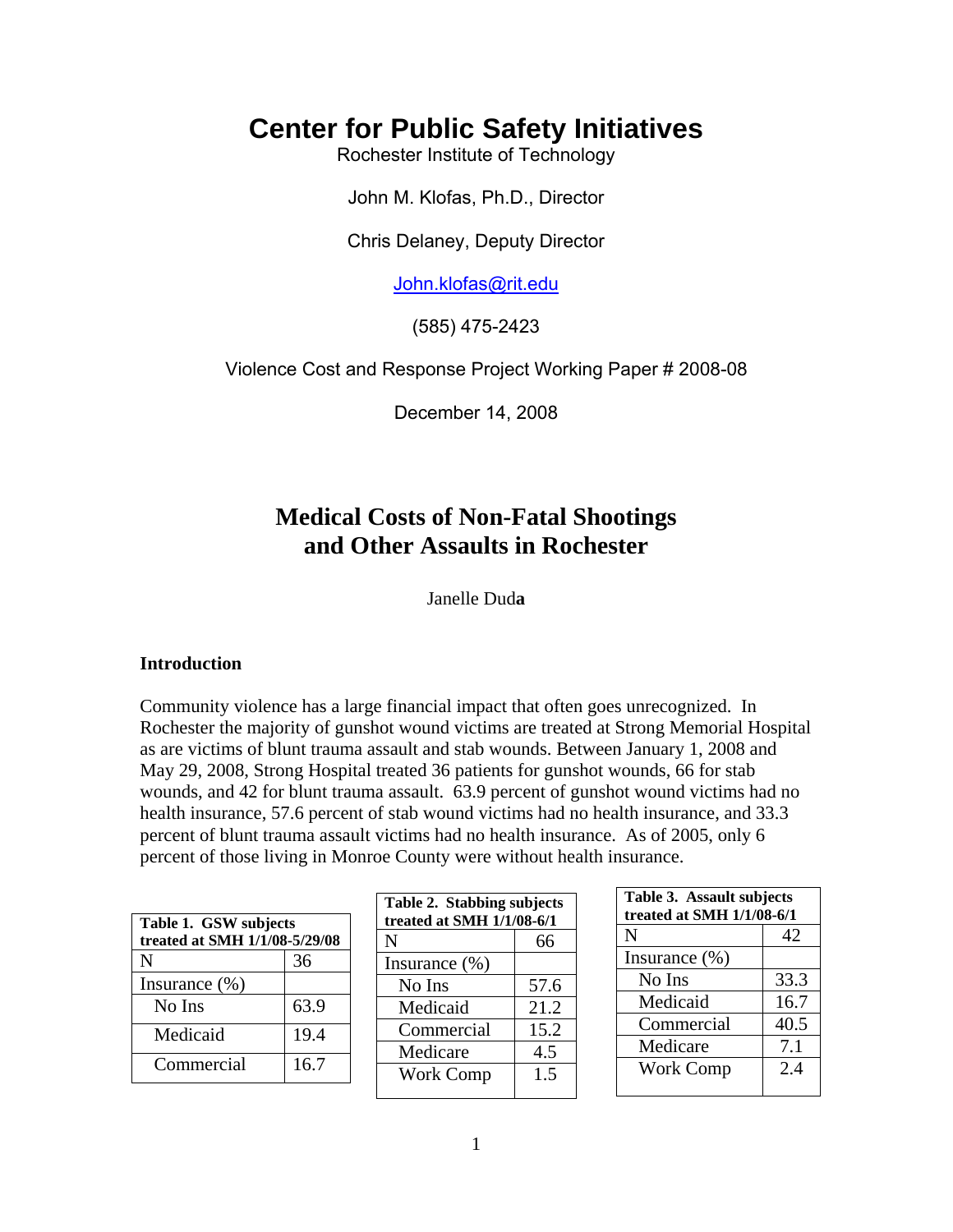# **Trends**

Over the past eight years, Rochester has had an average of 50 homicides annually; with the number of shootings ranging from a high of 273 in 2006 to a low of 133 in 2000. Rochester has continued to have a steady number of violent crimes. At a rate based on 100,000, the total violent crime rate in Rochester in 1980 was 1,213; in 1990 it was 1,236.9; in 2000 it was 742.6; and in 2005 it was 1,029.2.

# **Cost**

Few recent studies are available on the medical costs associated with community violence in Rochester. It is for this reason that current research at RIT's Center for Public Safety Initiatives is being conducted to determine the costs more accurately. The most recent nationally available research shows that the average medical costs for treatment of a gunshot wound in 1994 were estimated to be at \$17,000 (Cook et.al., 1999). Cook used data from hospitals in South Carolina, Maryland, and New York. With increasing technology since 1994, it is reasonable to assume that costs have increased. Applying the \$17,000 estimate to Rochester, in 2007 the 198 local shootings are estimated to have cost \$3.4 million in medical costs. These shootings do not include the fifty homicides that occurred that year as well.

| Year | Number of | <b>Estimate of Total</b> | Estimated                  |
|------|-----------|--------------------------|----------------------------|
|      | Shootings | Medical Costs (in        | <b>Uncompensated Costs</b> |
|      |           | millions)                | (in millions)              |
| 2002 | 164       | \$2.8                    | \$1.8                      |
| 2003 | 226       | \$3.8                    | \$2.5                      |
| 2004 | 191       | \$3.2                    | \$2.1                      |
| 2005 | 251       | \$4.3                    | \$2.7                      |
| 2006 | 273       | \$4.6                    | \$3                        |
| 2007 | 198       | \$3.4                    | \$2.2                      |

Estimate of Annual Medical Costs of Rochester Shootings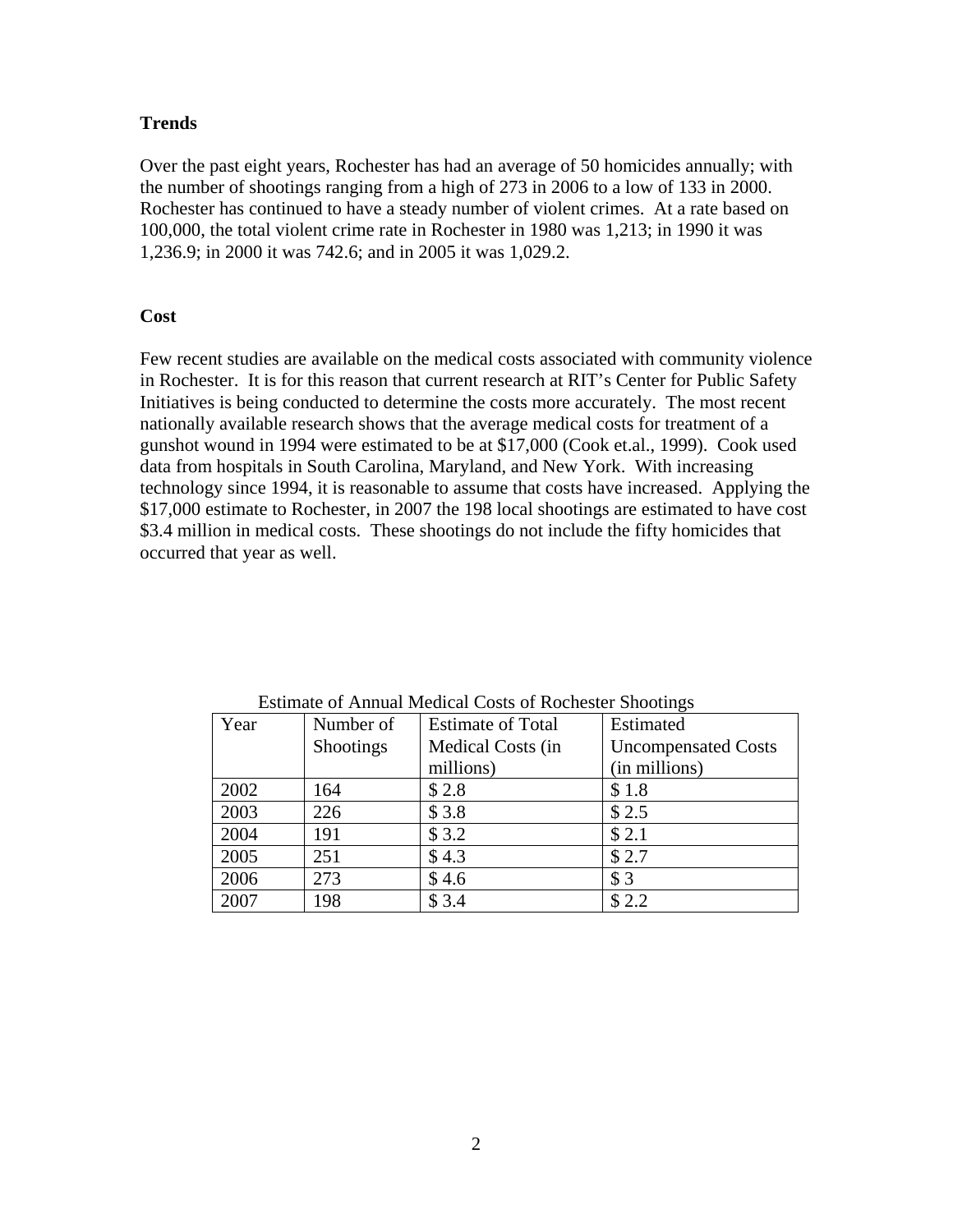The following graph shows health insurance coverage and the number of assault victims treated at Strong Memorial Hospital:





This chart shows that the vast majority of victims of assault in Rochester are uninsured; yet the majority of people living in Monroe County (94%) have some form of health insurance. Fewer Monroe County residents are uninsured than the national average, which is at 15.3% uninsured. However, the rate of being uninsured for assault victims in Rochester was at least twice the national average. Further, 40.5% of blunt trauma assault victims had private insurance. Though this still remains far below the national average inn terms of private health insurance coverage, it should be noted that nearly 60% of the blunt trauma victims treated were White compared to 16.7% of gunshot wound victims treated whom were White. African American victims are far less likely to be insured.

#### **Who Pays? How are Costs Covered?**

Because over half of those who suffer from both gunshot and stab wounds in Rochester do not have health insurance, insurance companies, those with private insurance, and taxpayers are paying for the medical treatment of these victims. According to the research, it is estimated that between 56-80% of the costs of gun injuries are paid for by public financing or not paid at all. When the bills are not paid by patients, they are then absorbed by taxpayers and through higher insurance premiums (Waters, 2004). Private health insurance premiums are an estimated 8.5% higher to cover this cost (Garson, 2007).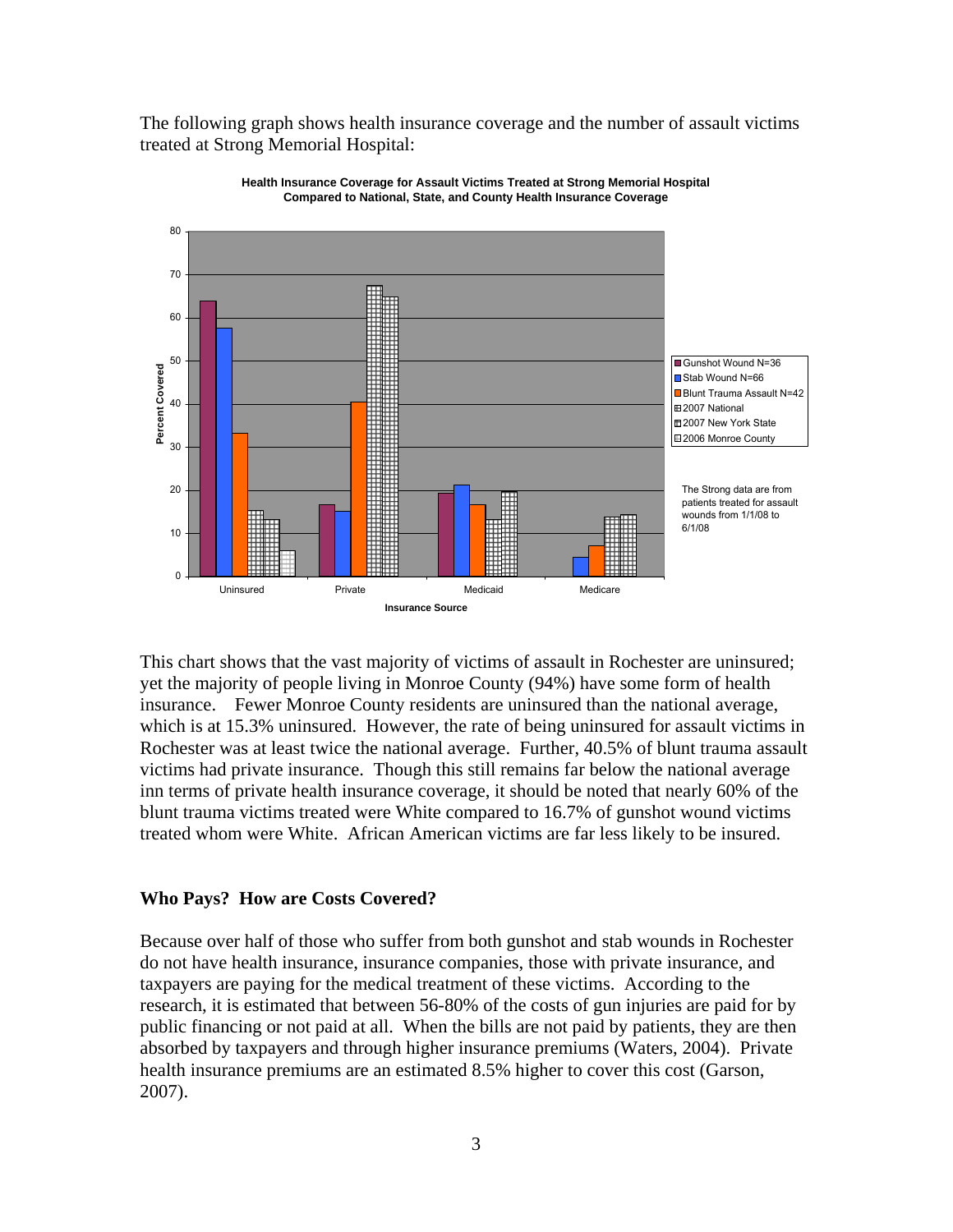New York State's Health Care Reform Act (HCRA) enacted in 2000 maintains an Indigent Care Pool which is used to disperse monies to New York State medical facilities (i.e. trauma centers) to cover the cost of the uncompensated care. Uncompensated care is medical care received by an individual without health insurance that is never recovered by the medical facility from the patient. Health insurance companies are essentially "taxed" an 8.95% on every bill in order to contribute to the HCRA. In June of 2008 the HCRA was extended through 2011.

#### **Intervention**

Research had been conducted on numerous models of planning and intervention, with varied results. Some possible interventions include curriculum in the schools, programs at after-school clubs, and mentoring. School-based programs such as Think First San Diego specifically address violence prevention and are incorporated into the lesson plans. Cities, such as Kansas City, Baltimore, and Minneapolis as well as countries such as Scotland and the U.K. have created their own strategic plans to reduce violence. Some cities have created violence prevention programs that are hospital-based (Oakland, Chicago, and Baltimore). The program in Oakland was enacted in 1994 and formally evaluated twice, both times showing positive results. Calgary has created a violence prevention coordinator position within the school district. Cities have created a violent injury reporting system (Boston, New York City, Philadelphia) to track the number of injuries. States such as Missouri and Wisconsin have begun innovative approaches in dealing with juvenile offenders regarding placement issues. Cities such as Chicago have created specific violence prevention initiatives; Simi Valley, CA has created a community gang task force. Other cities are doing innovative things to address the reduction of violence in their communities.

A key difference between the communities noted above and ours is that those communities have enacted comprehensive planning approaches to address the problem of violence and its related costs. In Rochester we remain largely fragmented and uncoordinated in our efforts to develop a comprehensive approach to addressing violence